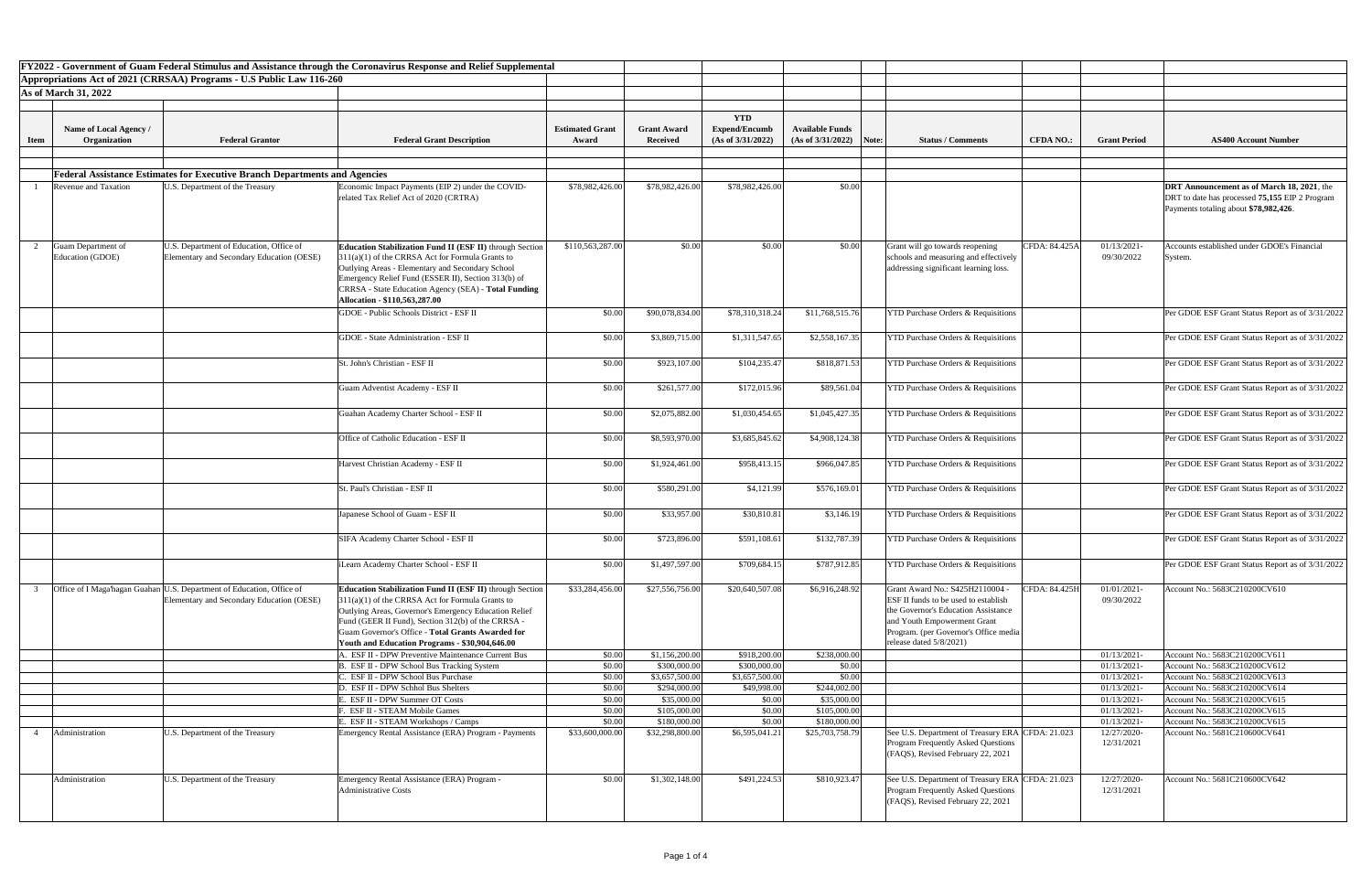| FY2022 - Government of Guam Federal Stimulus and Assistance through the Coronavirus Response and Relief Supplemental |                                                         |                                                                                            |                                                                                                                |                        |                    |                      |                        |       |                                                                                        |                             |                              |                                               |
|----------------------------------------------------------------------------------------------------------------------|---------------------------------------------------------|--------------------------------------------------------------------------------------------|----------------------------------------------------------------------------------------------------------------|------------------------|--------------------|----------------------|------------------------|-------|----------------------------------------------------------------------------------------|-----------------------------|------------------------------|-----------------------------------------------|
|                                                                                                                      |                                                         | Appropriations Act of 2021 (CRRSAA) Programs - U.S Public Law 116-260                      |                                                                                                                |                        |                    |                      |                        |       |                                                                                        |                             |                              |                                               |
|                                                                                                                      | <b>As of March 31, 2022</b>                             |                                                                                            |                                                                                                                |                        |                    |                      |                        |       |                                                                                        |                             |                              |                                               |
|                                                                                                                      |                                                         |                                                                                            |                                                                                                                |                        |                    |                      |                        |       |                                                                                        |                             |                              |                                               |
|                                                                                                                      |                                                         |                                                                                            |                                                                                                                |                        |                    | <b>YTD</b>           |                        |       |                                                                                        |                             |                              |                                               |
|                                                                                                                      | Name of Local Agency /                                  |                                                                                            |                                                                                                                | <b>Estimated Grant</b> | <b>Grant Award</b> | <b>Expend/Encumb</b> | <b>Available Funds</b> |       |                                                                                        |                             |                              |                                               |
| <b>Item</b>                                                                                                          | Organization                                            | <b>Federal Grantor</b>                                                                     | <b>Federal Grant Description</b>                                                                               | Award                  | Received           | (As of 3/31/2022)    | (As of 3/31/2022)      | Note: | <b>Status / Comments</b>                                                               | <b>CFDA NO.:</b>            | <b>Grant Period</b>          | <b>AS400 Account Number</b>                   |
|                                                                                                                      | Labor                                                   | U.S. Department of Labor, Employment and                                                   | Pandemic Unemployment Assistance Program ("PUA") and                                                           | \$450,000.00           | \$450,000.00       | \$443,136.39         | \$6,863.61             |       | 100% Federal; Grant Number: UI-                                                        | CFDA: 17.225                | $01/01/2021$ -               | Account No.: 5101H212400CV105                 |
|                                                                                                                      |                                                         | <b>Training Administration</b>                                                             | Federal Pandemic Unemployment Compensation ("FPUC")                                                            |                        |                    |                      |                        |       | 34836-20-55-A-66; Mod 10; effective                                                    |                             | 06/30/2022                   |                                               |
|                                                                                                                      |                                                         |                                                                                            | <b>Programs</b> - Administration                                                                               |                        |                    |                      |                        |       | date: 01/01/2021                                                                       |                             |                              |                                               |
|                                                                                                                      | Public Health and Social                                | U.S Department of Health and Human Services,                                               | HDC5) Consolidated Appropriations Act, 2021                                                                    | \$28,000.00            | \$28,000.00        | \$19,072.04          | \$8,927.96             |       | Federal matching (75% Federal                                                          | CFDA: 93.045                | 12/27/2020-                  | Account No.: 5101G211730CV131 / Local Account |
|                                                                                                                      | Services                                                | Administration for Community Living                                                        | Supplemental Nutrition Funding, Older Americans Act<br>(OAA) Title III-C2 - State Office on Aging Admin        |                        |                    |                      |                        |       | $$21,000 / 25\%$ Local - \$7,000) Grant<br>No.: 2101GUHDC5-00                          |                             | 09/30/2022                   | No.: 5100G211730MT956                         |
|                                                                                                                      | Public Health and Social                                | U.S Department of Health and Human Services,                                               | HDC5) Consolidated Appropriations Act, 2021                                                                    | \$399,000.00           | \$399,000.00       | \$399,000.00         | \$0.00                 |       | 100% Federal: Grant No.:                                                               | CFDA: 93.045                | 12/27/2020-                  | Account No.: 5101H211730CV134                 |
|                                                                                                                      | Services                                                | Administration for Community Living                                                        | Supplemental Nutrition Funding, OAA Title III-C2 - Home                                                        |                        |                    |                      |                        |       | 2101GUHDC5-00                                                                          |                             | 09/30/2022                   |                                               |
|                                                                                                                      |                                                         |                                                                                            | Delivered Meals                                                                                                |                        |                    |                      |                        |       |                                                                                        |                             |                              |                                               |
|                                                                                                                      |                                                         |                                                                                            |                                                                                                                |                        |                    |                      |                        |       |                                                                                        |                             |                              |                                               |
|                                                                                                                      | Public Health and Social                                | U.S Department of Health and Human Services,                                               | Low-Income Home Energy Assistance Program (LIHEAP)                                                             | \$164,177.00           | \$164,177.00       | \$128,660.12         | \$35,516.88            |       | 100% Federal; Grant No.:                                                               | CFDA: 93.568                | 03/27/2020-                  | Account No.: 5101H201726CV112                 |
|                                                                                                                      | Services                                                | Administration for Children and Families                                                   | Cares Act - to help prevent, prepare for, or respond to the                                                    |                        |                    |                      |                        |       | 2001GUE5C3                                                                             |                             | 09/30/2021                   |                                               |
|                                                                                                                      | Public Health and Social                                |                                                                                            | coronavirus.                                                                                                   |                        |                    |                      |                        |       | 100% Federal - Grant No.: 6                                                            |                             |                              |                                               |
|                                                                                                                      | Services                                                | U.S. Department of Health and Human Services,<br>Center for Disease Control and Prevention | CARES Act - Epidemiology & Laboratory Capacity (ELC)<br>for Infectious Diseases COVID-19 Supplement - Advanced | \$33,000.00            | \$33,000.00        | \$32,970.12          | \$29.88                |       | NU50CK000531-02-06 - Federal                                                           | CFDA: 93.323 08/01/2020 -   | 07/31/2022                   | Account No.: 5101H201713CV130                 |
|                                                                                                                      |                                                         |                                                                                            | Molecular Detection (AMD) Technologies                                                                         |                        |                    |                      |                        |       | Award Date: 02/25/2021                                                                 |                             |                              |                                               |
| 10                                                                                                                   | Public Health and Social                                | U.S. Department of Health and Human Services,                                              | CARES Act - Epidemiology & Laboratory Capacity (ELC)                                                           | \$50,000.00            | \$50,000.00        | \$46,970.00          | \$3,030.00             |       | 100% Federal - Grant No. 6                                                             | CFDA: 93.323  08/01/2020 -  |                              | Account No.: 5101H201713CV131                 |
|                                                                                                                      | Services                                                | Center for Disease Control and Prevention                                                  | for Infectious Diseases COVID-19 Supplement - Public                                                           |                        |                    |                      |                        |       | NU50CK000531-02-06 - Federal                                                           |                             | 07/31/2022                   |                                               |
|                                                                                                                      |                                                         |                                                                                            | Health Laboratory (PHL) Preparedness                                                                           |                        |                    |                      |                        |       | Award Date: 02/25/2021                                                                 |                             |                              |                                               |
|                                                                                                                      | Public Health and Social                                | U.S. Department of Health and Human Services,                                              | CARES Act - Epidemiology & Laboratory Capacity (ELC)                                                           | \$200,000.00           | \$200,000.00       | \$153,464.32         | \$46,535.68            |       | 100% Federal - Grant No. 6                                                             | CFDA: 93.323 08/01/2020 -   |                              | Account No.: 5101H201713CV132                 |
|                                                                                                                      | Services                                                | Center for Disease Control and Prevention                                                  | for Infectious Diseases COVID-19 Supplement - Travelers                                                        |                        |                    |                      |                        |       | NU50CK000531-02-06 - Federal                                                           |                             | 07/31/2022                   |                                               |
|                                                                                                                      |                                                         |                                                                                            | Health                                                                                                         |                        |                    |                      |                        |       | Award Date: 02/25/2021                                                                 |                             |                              |                                               |
| 12                                                                                                                   | <b>Guam Regional Transit</b>                            | U.S. Department of Transportation, Federal                                                 | FFY 2021 Section 5311 Coronavirus Response and Relief                                                          | \$1,978,866.00         | \$1,978,866.00     | \$2,033,698.73       | $-$ \$54,832.7         |       | 100% Federal - Grant award No.: GU- CFDA: 20.509 03/19/2021 -                          |                             |                              | Account No.: 5101H219977CV101                 |
|                                                                                                                      | Authority                                               | <b>Transit Administration (FTA)</b>                                                        | Supplemental Appropriations Act Grant for Operating                                                            |                        |                    |                      |                        |       | 2021-002-00 (Section 5311 Rural                                                        |                             | 06/01/2022                   |                                               |
|                                                                                                                      |                                                         |                                                                                            | Assistance to Recover from COVID-19 Pandemic                                                                   |                        |                    |                      |                        |       | Area Formula CRRSAA)                                                                   |                             |                              |                                               |
| 13                                                                                                                   | <b>Guam Regional Transit</b>                            | U.S. Department of Transportation, Federal<br><b>Transit Administration (FTA)</b>          | FFY 2021 Section 5310 Coronavirus Response and Relief                                                          | \$7,941.00             | \$7,941.00         | \$7,721.1'           | \$219.83               |       | 100% Federal - Grant award No.: GU- CFDA: 20.513<br>2021-002-00 (Section 5310 Enhanced |                             | $03/19/2021$ -<br>06/01/2022 | Account No.: 5101H219977CV102                 |
|                                                                                                                      | Authority                                               |                                                                                            | Supplemental Appropriations Act Grant for Operating<br>Assistance to Recover from COVID-19 Pandemic            |                        |                    |                      |                        |       | Mobility of Seniors and Individuals                                                    |                             |                              |                                               |
|                                                                                                                      |                                                         |                                                                                            |                                                                                                                |                        |                    |                      |                        |       | with Disabilities CRSSAA)                                                              |                             |                              |                                               |
| 14                                                                                                                   | <b>Guam Behavioral Health and</b>                       | J.S. Department of Health and Human Services,                                              | Substance Abuse Prevention & Treatment Block Grant                                                             | \$1,072,119.00         | \$1,072,119.00     | \$272,561.50         | \$799,557.50           |       | 100% Federal; Grant award No.:                                                         | CFDA: 93.959 03/15/2021 -   |                              | Account No.: 5101H212310SE115                 |
|                                                                                                                      | <b>Wellness Center</b>                                  | Substance Abuse and Mental Health Services                                                 | (SABG) - SAPT FY21 COVID Emergency Relief                                                                      |                        |                    |                      |                        |       | 1B08TI083531-01                                                                        |                             | 03/14/2023                   |                                               |
|                                                                                                                      |                                                         | Administration                                                                             |                                                                                                                |                        |                    |                      |                        |       |                                                                                        |                             |                              |                                               |
|                                                                                                                      | 15 Public Health and Social                             | U.S. Department of Health and Human Services,                                              | Child Care Development Block Grant - Funds under the                                                           | \$18,344,631.00        | \$18,344,631.00    | \$0.00               | \$18,344,631.00        |       | 100% Federal; Grant award No.:                                                         | CFDA: 93.575   12/27/2020 - |                              | Account No.:5101H211732CV110                  |
|                                                                                                                      | Services                                                | Administration for Children and Families, Office                                           | oronavirus Response and Relief Supplemental Act                                                                |                        |                    |                      |                        |       | 2101GUCCC5                                                                             |                             | 09/30/2023                   |                                               |
|                                                                                                                      |                                                         | of Child Care (OCC)                                                                        | (CRRSA) of 2021                                                                                                |                        |                    |                      |                        |       |                                                                                        |                             |                              |                                               |
|                                                                                                                      | 16 Bureau of Statistics and Plans,                      | U.S. Department of Health and Human Services,                                              | SCC5) Expanding Disabilities Network's (DD Councils)                                                           | \$13,902.00            | \$13,902.00        | \$11,000.00          | \$2,902.00             |       | 100% Federal; Grant award No.:                                                         | CFDA: 93.630   04/01/2021 - |                              | Account No.:5101H210902CV101                  |
|                                                                                                                      | <b>Guam Developmental</b>                               | Administration for Community Living                                                        | Access to COVID-19 Vaccines                                                                                    |                        |                    |                      |                        |       | 2101GUSCC5-00; Federal Award                                                           |                             | 09/30/2022                   |                                               |
|                                                                                                                      | <b>Disabilities Council</b><br>Public Health and Social |                                                                                            | IP19-1901 YR02 Immunization and Vaccines for Children                                                          |                        | \$150,000.00       |                      |                        |       | Date: 04/29/2021<br>100% Federal - Grant Award No.: 6                                  |                             |                              |                                               |
| 17                                                                                                                   | Services                                                | U.S. Department of Health and Human Services,<br>Center for Disease Control and Prevention | CARES#2 - 2020                                                                                                 | \$150,000.00           |                    | \$86,261.49          | \$63,738.51            |       | NH231P922638-02-02; Federal Award                                                      | CFDA: 93.268   07/01/2020 - | 06/30/2024                   | Account No.: 5101H211713CV134                 |
|                                                                                                                      |                                                         |                                                                                            |                                                                                                                |                        |                    |                      |                        |       | Date: 12/16/2020                                                                       |                             |                              |                                               |
| 18                                                                                                                   | Public Health and Social                                | U.S. Department of Health and Human Services,                                              | IP19-1901 YR02 Immunization and Vaccines for Children                                                          | \$1,422,541.00         | \$1,422,541.00     | \$159,150.29         | \$1,263,390.71         |       | 100% Federal - Grant Award No.: 6                                                      | CFDA: 93.268   07/01/2020 - |                              | Account No.: 5101H211713CV136                 |
|                                                                                                                      | Services                                                | Center for Disease Control and Prevention                                                  | 2020 CARES#3, Part 1, Supplemental Funding                                                                     |                        |                    |                      |                        |       | NH231P922638-02-03; Federal Award                                                      |                             | 06/30/2024                   |                                               |
|                                                                                                                      |                                                         |                                                                                            |                                                                                                                |                        |                    |                      |                        |       | Date: 01/15/2021                                                                       |                             |                              |                                               |
| 19                                                                                                                   | Public Health and Social                                | U.S. Department of Health and Human Services,                                              | P19-1901 YR02 Immunization and Vaccines for Children                                                           | \$1,012,365.00         | \$1,012,365.00     | \$164,228.23         | \$848,136.77           |       | Grant Award No.: 6 NH231P922638-                                                       | CFDA: $93.268$ 07/01/2020 - |                              | Account No.: 5101H201713CV137                 |
|                                                                                                                      | Services                                                | Center for Disease Control and Prevention                                                  | 2020 CARES#3, Part 2, Supplemental Funding                                                                     |                        |                    |                      |                        |       | 02-04; Federal Award Date:                                                             |                             | 06/30/2024                   |                                               |
|                                                                                                                      |                                                         |                                                                                            |                                                                                                                |                        |                    |                      |                        |       | 03/29/2021                                                                             |                             |                              |                                               |
|                                                                                                                      | Public Health and Social                                | U.S. Department of Health and Human Services,                                              | VAC5) Expanding Access to COVID-19 Vaccines via the                                                            | \$125,000.00           | \$125,000.00       | \$28,943.57          | \$96,056.43            |       | 100% Federal; Grant award No.:                                                         | CFDA: 93.044                | $04/01/2021$ -               | Account No.:5101H211730CV135                  |
|                                                                                                                      | Services                                                | Administration for Community Living                                                        | <b>Aging Network</b>                                                                                           |                        |                    |                      |                        |       | 2101GUVAC5-00; Federal Award                                                           |                             | 09/30/2022                   |                                               |
|                                                                                                                      |                                                         |                                                                                            |                                                                                                                |                        |                    |                      |                        |       | Date: 04/08/2021                                                                       |                             |                              |                                               |
|                                                                                                                      | Public Health and Social<br>Services                    | U.S. Department of Health and Human Services,<br>Administration for Community Living       | Guam No Wrong Door (NWD) System COVID-19 Vaccine<br><b>Access Supplemental Funding</b>                         | \$158,836.00           | \$158,836.00       | \$4,593.00           | \$154,243.00           |       | 100% Federal; Grant award No.:<br>90NWC50001-01-00; Federal Award                      | CFDA: 93.048   04/01/2021 - | 09/30/2022                   | Account No.:5101H211730CV128                  |
|                                                                                                                      |                                                         |                                                                                            |                                                                                                                |                        |                    |                      |                        |       | Date: 04/22/2021                                                                       |                             |                              |                                               |
| 22                                                                                                                   | Public Health and Social                                | U.S. Department of Health and Human Services,                                              | Epidemiology and Laboratory Capacity for Infectious                                                            | \$9,698,588.00         | \$9,698,588.00     | \$1,972,806.32       | \$7,725,781.68         |       | 100% Federal - Grant Award No.: 6                                                      | CFDA: 93.323   08/01/2020 - |                              | Account No.: 5101H211713CV133                 |
|                                                                                                                      | Services                                                | Center for Disease Control and Prevention                                                  | Disease on Guam - ELC Enhancing Detection Expansion                                                            |                        |                    |                      |                        |       | NU50CK000531-02-08; Federal                                                            |                             | 07/31/2023                   |                                               |
|                                                                                                                      |                                                         |                                                                                            | Supplemental Funding Year 02                                                                                   |                        |                    |                      |                        |       | Award Date: 05/01/2021                                                                 |                             |                              |                                               |
| 23                                                                                                                   | Public Health and Social                                | U.S. Department of Health and Human Services,                                              | APC5) CRRSA Act, 2021 supplemental, funding for APS                                                            | \$93,880.00            | \$93,880.00        | \$56,326.86          | \$37,553.14            |       | 100% Federal; Grant award No.:                                                         | CFDA: 93.747   04/01/2021 - |                              | Account No.:5101H211730CV129                  |
|                                                                                                                      | Services                                                | Administration for Community Living                                                        | under SSA Title XX Section 2042(b)                                                                             |                        |                    |                      |                        |       | 2101GUAPC5-00; Federal Award                                                           |                             | 09/30/2022                   |                                               |
|                                                                                                                      |                                                         |                                                                                            |                                                                                                                |                        |                    |                      |                        |       | Date: 04/01/2021                                                                       |                             |                              |                                               |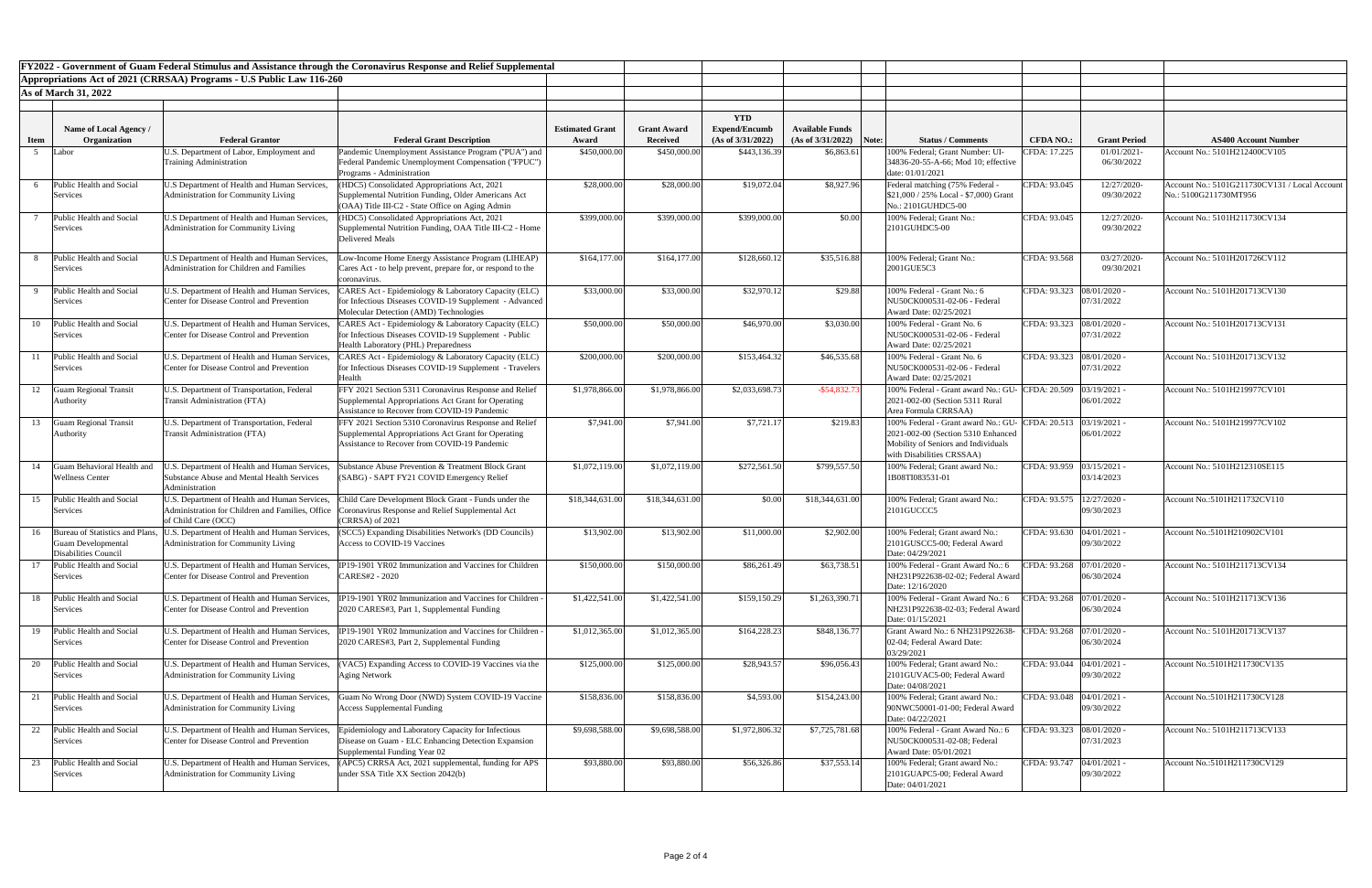|             |                                                                                |                                                                                                                                                            | <b>FY2022 - Government of Guam Federal Stimulus and Assistance through the Coronavirus Response and Relief Supplemental</b>                                                                            |                        |                    |                                    |                        |                                                                                                                                                                                                        |                             |                          |                                                                                                                |
|-------------|--------------------------------------------------------------------------------|------------------------------------------------------------------------------------------------------------------------------------------------------------|--------------------------------------------------------------------------------------------------------------------------------------------------------------------------------------------------------|------------------------|--------------------|------------------------------------|------------------------|--------------------------------------------------------------------------------------------------------------------------------------------------------------------------------------------------------|-----------------------------|--------------------------|----------------------------------------------------------------------------------------------------------------|
|             |                                                                                | Appropriations Act of 2021 (CRRSAA) Programs - U.S Public Law 116-260                                                                                      |                                                                                                                                                                                                        |                        |                    |                                    |                        |                                                                                                                                                                                                        |                             |                          |                                                                                                                |
|             | <b>As of March 31, 2022</b>                                                    |                                                                                                                                                            |                                                                                                                                                                                                        |                        |                    |                                    |                        |                                                                                                                                                                                                        |                             |                          |                                                                                                                |
|             |                                                                                |                                                                                                                                                            |                                                                                                                                                                                                        |                        |                    |                                    |                        |                                                                                                                                                                                                        |                             |                          |                                                                                                                |
|             | Name of Local Agency /                                                         |                                                                                                                                                            |                                                                                                                                                                                                        | <b>Estimated Grant</b> | <b>Grant Award</b> | <b>YTD</b><br><b>Expend/Encumb</b> | <b>Available Funds</b> |                                                                                                                                                                                                        |                             |                          |                                                                                                                |
| <b>Item</b> | Organization                                                                   | <b>Federal Grantor</b>                                                                                                                                     | <b>Federal Grant Description</b>                                                                                                                                                                       | Award                  | <b>Received</b>    | (As of $3/31/2022$ )               | (As of 3/31/2022)      | <b>Status / Comments</b><br>Note:                                                                                                                                                                      | <b>CFDA NO.:</b>            | <b>Grant Period</b>      | <b>AS400 Account Number</b>                                                                                    |
| 24          | uam Behavioral Health and                                                      | J.S. Department of Health and Human Services,                                                                                                              | <b>Block Grants for Community Mental Health Services -</b>                                                                                                                                             | \$536,059.00           | \$536,059.00       | \$119,579.70                       | \$416,479.30           | 100% Federal; Grant award No.:                                                                                                                                                                         | CFDA: 93.958                | 03/15/2021               | Account No.: 5101H212300SE104                                                                                  |
|             | <b>Wellness Center</b>                                                         | <b>Substance Abuse and Mental Health Services</b><br>Administration, Center for Mental Health<br><b>Services</b>                                           | FY2021 COVID Emergency Relief Funding for the<br><b>Community Mental Health Services (MHBG) Block Grant</b><br>Program                                                                                 |                        |                    |                                    |                        | 1B095M083969-01; Federal Award<br>Date: 03/11/2021                                                                                                                                                     |                             | 03/14/2023               |                                                                                                                |
| 25          | Department of Public Health<br>and Social Services                             | J.S. Department of Health and Human Services,<br><b>Centers for Disease Control and Prevention</b><br>(CDC)                                                | ctivities to Support State, Tribal, Local and Territorial<br>(STLT) Health Department Response to Public Health or<br>Healthcare Crises - Guam's Initiative to Address COVID-<br>19 Health Disparities | \$6,590,558.00         | \$6,590,558.00     | \$1,731,036.50                     | \$4,859,521.50         | Grant Award No.: 1 NH75OT000086- CFDA: 93.391<br>[01-00; FAIN No.: NH75OT000086;<br>Federal Award Date: 05/28/2021                                                                                     |                             | 06/01/2021<br>05/31/2023 | Account No.: 5101H211712CV129                                                                                  |
| 26          | Department of Public Works                                                     | J.S. Department of Transportation, Federal<br>Highway Administration (FHWA)                                                                                | COVID-19 Response & Relief (CRRSA Act, 2021) -<br><b>Personnel Costs</b>                                                                                                                               | \$2,754,135.42         | \$2,745,135.42     | \$1,196,341.77                     | \$1,548,793.65         | 100% Federal; Grant award No.: GU-<br>THS-CRSA(001); Federal Award<br>Date: 07/28/2021                                                                                                                 | CFDA: 20.205 03/15/2020 -   | 12/31/2023               | Account No.:5101F211068CV128                                                                                   |
| 27          | Guam Behavioral Health and<br><b>Wellness Center</b>                           | J.S. Department of Health and Human Services,<br>Substance Abuse and Mental Health Services<br>Administration, Center for Mental Health<br><b>Services</b> | Block Grants for Community Mental Health Services -<br>FY2021 COVID Emergency Relief Funding for the<br>Community Mental Health Services (MHBG) Block Grant<br>Program #2                              | \$466,446.00           | \$466,446.00       | \$261,374.34                       | \$205,071.66           | 100% Federal; \$86,303 under Grant<br>award No.: 1B09SM083797-01;<br>Federal Award Date: 11/17/2020; and<br>\$380,143 under Grant award No.:<br>6B09SM083797-01M001; Federal<br>Award Date: 02/03/2021 | CFDA: 93.958   10/01/2020 - | 09/30/2022               | Account No.: 5101H212300SE102                                                                                  |
| 28          | Guam Behavioral Health and<br><b>Wellness Center</b>                           | J.S. Department of Health and Human Services,<br>Substance Abuse and Mental Health Services<br>Administration, Center for Mental Health<br>Services        | Block Grants for Community Mental Health Services -<br>Guam's Community Mental Health Centers Grant Program                                                                                            | \$3,000,000.00         | \$3,000,000.00     | \$79,481.75                        | \$2,920,518.25         | 100% Federal; Grant award No.:<br>1H79SM085739-01; FAIN No.:<br>H79SM085739; Federal Award Date:<br>09/22/2021;                                                                                        | CFDA: 93.958 09/30/2021 -   | 09/29/2023               | Account No.: 5101H222300SE114                                                                                  |
|             |                                                                                |                                                                                                                                                            |                                                                                                                                                                                                        |                        |                    |                                    |                        |                                                                                                                                                                                                        |                             |                          |                                                                                                                |
|             |                                                                                |                                                                                                                                                            | <b>SUBTOTAL</b>                                                                                                                                                                                        | \$305,180,213.42       | \$305,172,161.42   | \$207,951,831.33                   | \$97,220,330.09        |                                                                                                                                                                                                        |                             |                          |                                                                                                                |
|             |                                                                                |                                                                                                                                                            |                                                                                                                                                                                                        |                        |                    |                                    |                        |                                                                                                                                                                                                        |                             |                          |                                                                                                                |
|             |                                                                                | Federal Assistance Estimates for Autonomous, Semi-autonomous Agencies and Other                                                                            |                                                                                                                                                                                                        |                        |                    |                                    |                        |                                                                                                                                                                                                        |                             |                          |                                                                                                                |
|             |                                                                                |                                                                                                                                                            |                                                                                                                                                                                                        |                        |                    |                                    |                        |                                                                                                                                                                                                        |                             |                          |                                                                                                                |
|             | Guam Housing Corporation                                                       | J.S. Department of the Treasury                                                                                                                            | Mortgage Relief Program                                                                                                                                                                                | \$714,000.00           | \$714,000.00       | \$0.00                             | \$714,000.00           | 2/ To help low to moderate income<br>families pay up to 3 months of past<br>due mortgage payments because of<br>pandemic.                                                                              |                             |                          | Per Daily Post dated 1/30/2021.                                                                                |
|             | Guam Housing and Urban<br><b>Renewal Authority</b>                             | J.S. Department of Housing and Urban<br>Development (CPD)                                                                                                  | FY2020 Continuum of Care Program - The CoC Program is<br>Development, Office of Community Planning and designed to promote a community-wide commitment to the<br>goal of ending homelessness.          | \$1,401,727.00         | \$1,401,727.00     | \$0.00                             |                        | $\vert 1,401,727.00 \vert$ 2/ Distribution of FY2020 appropriated<br>funds to CoC grant recipients whose<br>current grants expire in Calendar Year<br>2021                                             |                             |                          |                                                                                                                |
|             | A.B. Won Pat Guam<br>International Airport Authority Aviation Administration   | U.S. Department of Transportation, Federal                                                                                                                 | Airport Coronavirus Response Grant Program (ACRGP)                                                                                                                                                     | \$5,556,636.00         | \$5,556,636.00     | \$5,556,636.00                     | \$0.00                 | Federal Share Cost - 100%                                                                                                                                                                              | CFDA: 20.106 04/15/2021 -   | 04/15/2025               | GIAA Account No.: 87.9101.AIP109                                                                               |
|             | A.B. Won Pat Guam<br>International Airport Authority   Aviation Administration | U.S. Department of Transportation, Federal                                                                                                                 | Airport Coronavirus Response Grant Program (ACRGP) -<br><b>Concessions Relief Addendum</b>                                                                                                             | \$396,419.00           | \$396,419.00       | \$396,419.00                       | \$0.00                 | Federal Share Cost - 100%                                                                                                                                                                              | CFDA: 20.106 04/15/2021 -   | 04/15/2025               | GIAA Account No.: 87.9101.AIP112                                                                               |
|             | J.S. Small Business<br><b>Administration</b> , Guam Branch<br>Office           | <b>U.S. Small Business Administration (SBA)</b>                                                                                                            | SBA Paycheck Protection Program (PPP) Loans - States and<br>Territories, as of 05/31/2021                                                                                                              | \$106,584,393.00       | \$106,584,393.00   | \$106,584,393.00                   | \$0.00                 | Loans Approved for Guam - 1,445:<br>Dollars Approved - \$106,584393;<br>approvals through 05/31/2021                                                                                                   |                             |                          | Per SBA Paycheck Protection Program (PPP) Report<br>approvals through 05/31/2021 (source: U.S. SBA<br>website) |
|             | <b>J.S. Small Business</b><br>Administration, Guam Branch<br>Office            | U.S. Small Business Administration (SBA)                                                                                                                   | SBA Disaster Assistance Update, Nationwide Economic<br>Injury Disaster Loans (EIDLs) / COVID-19, as of 2/24/2022                                                                                       | \$142,117,400.00       | \$142,117,400.00   | \$142,117,400.00                   | \$0.00                 | Loans Approved for Guam - 1,413:<br>Dollars Approved - \$142,117,400;<br>approvals through 02/23/2022                                                                                                  |                             |                          | Per SBA Nationwide EIDL / COVID-19 Report<br>approvals through 02/24/2022 (source: U.S.SBA<br>website)         |
|             | <b>U.S. Small Business</b><br>Administration, Guam Branch<br>Office            | <b>J.S. Small Business Administration (SBA)</b>                                                                                                            | SBA Disaster Assistance Update, Nationwide Targeted<br>Economic Injury Disaster Loans (EIDLs) Advance, as of<br>2/24/2022                                                                              | \$4,437,000.00         | \$4,437,000.00     | \$4,437,000.00                     | \$0.00                 | Loans Approved for Guam - 522:<br>Dollars Approved - \$4,437,000;                                                                                                                                      |                             |                          | Per SBA Nationwide EIDL / COVID-19 Report<br>approvals through 02/24/2022 (source: U.S.SBA<br>website)         |
|             | <b>U.S. Small Business</b><br>Administration, Guam Branch<br>Office            | U.S. Small Business Administration (SBA)                                                                                                                   | SBA Disaster Assistance Update, Nationwide Supplemental<br>Targeted Advance, as of 2/24/2022                                                                                                           | \$1,985,000.00         | \$1,985,000.00     | \$1,985,000.00                     | \$0.00                 | approvals through 02/23/2022<br>Loans Approved for Guam - 397:<br>Dollars Approved - \$1,985,000;<br>approvals through 02/23/2022                                                                      |                             |                          | Per SBA Nationwide EIDL / COVID-19 Report<br>approvals through 02/24/2022 (source: U.S.SBA<br>website)         |
|             |                                                                                |                                                                                                                                                            |                                                                                                                                                                                                        |                        |                    |                                    |                        |                                                                                                                                                                                                        |                             |                          |                                                                                                                |
|             |                                                                                |                                                                                                                                                            | <b>SUBTOTAL</b>                                                                                                                                                                                        | \$263,192,575.00       | \$263,192,575.00   | \$261,076,848.00                   | \$2,115,727.00         |                                                                                                                                                                                                        |                             |                          |                                                                                                                |
|             |                                                                                |                                                                                                                                                            | <b>TOTAL</b>                                                                                                                                                                                           | \$568,372,788.42       | \$568,364,736.42   | \$469,028,679.33                   | \$99,336,057.09        |                                                                                                                                                                                                        |                             |                          |                                                                                                                |
|             |                                                                                |                                                                                                                                                            |                                                                                                                                                                                                        |                        |                    |                                    |                        |                                                                                                                                                                                                        |                             |                          |                                                                                                                |

| <b>Number</b><br>104                      |
|-------------------------------------------|
| $\overline{7129}$                         |
| 128                                       |
| $\overline{102}$                          |
| 114                                       |
|                                           |
|                                           |
|                                           |
|                                           |
| $\overline{IP109}$<br>$\overline{IP112}$  |
| Program (PPP) Report<br>(source: U.S. SBA |
| OVID-19 Report<br>source: U.S.SBA         |
| OVID-19 Report<br>source: U.S.SBA         |
| OVID-19 Report<br>source: U.S.SBA         |
|                                           |
|                                           |
|                                           |
|                                           |